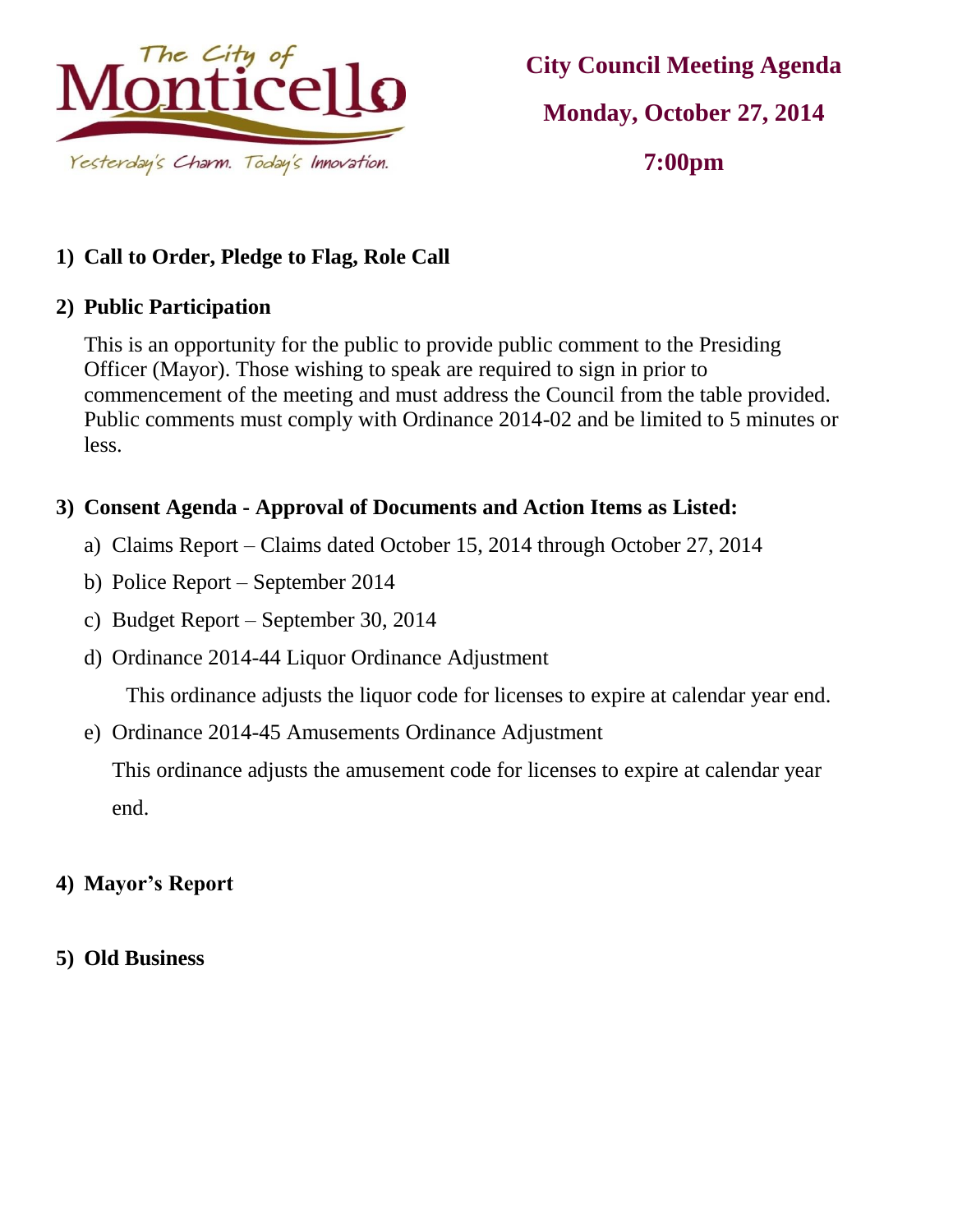#### **6) New Business**

**a) Habitat for Humanity Presentation to Mayor & Council** 

Habitat for Humanity will make a presentation to City Council.

# **b) Comprehensive, Strategic and Downtown Plan Document(s) – Discussion Only**

The Comprehensive, Strategic and Downtown draft plans were recently presented to City Council and placed on the City website. City Council will discuss the plans in preparation of adoption on November  $10^{\text{th}}$ .

## c) **Ordinance 2014-42 VOID**

#### **d) Resolution 2014-43 Annual Audit Proposal Approval**

May, Cocagne & King submitted a proposal to perform the annual city audit. This resolution approves the proposal for the 20-month audit as proposed.

**e) Resolution 2014-46 Settlement Agreement Pertaining to Litigation Pending Against 608 W. Blaine Owner, Thomas Bates**

This resolution approves a settlement agreement relating to building code violations for the property owned by Thomas Bates, located at 608 West Blaine Street.

- **f) Mayoral Appointments to Newly Created Planning & Zoning Board** Mayor Corrie will present 7 Planning & Zoning Board member appointments for City Council consideration.
- **g) Ordinance Amending Chapter 93 Nuisance Regulations As They Relate To Watercourses – Discussion Only**
- **h) Ordinance Amending Chapter 75 Procedures Associated With Abandoned, Lost or Stolen Vehicle Regulations (Impound Lot) – Discussion Only**
- **i) Animal Control Program – Discussion Only**